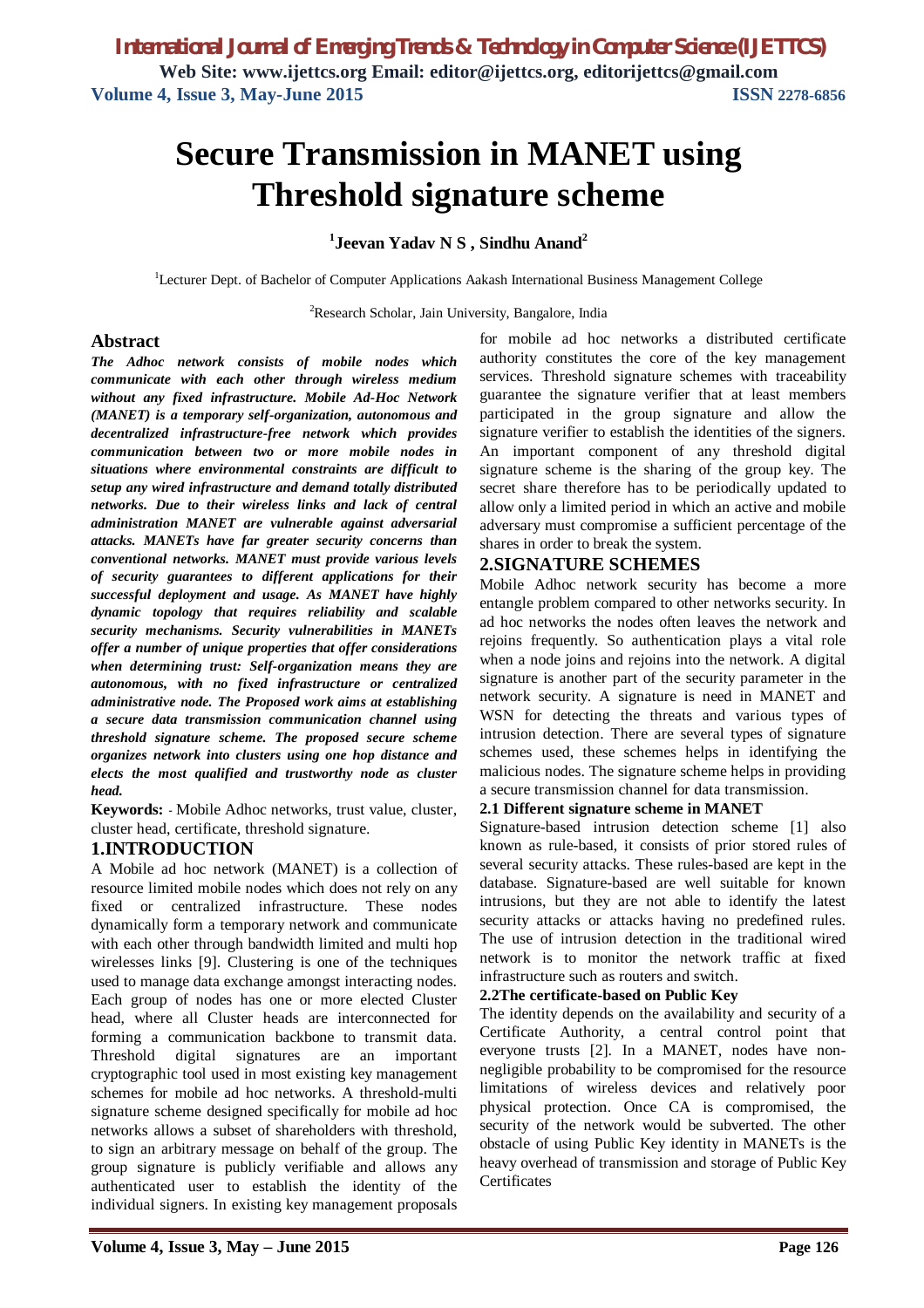# *International Journal of Emerging Trends & Technology in Computer Science (IJETTCS)* **Web Site: www.ijettcs.org Email: editor@ijettcs.org, editorijettcs@gmail.com Volume 4, Issue 3, May-June 2015 ISSN** 2278-6856

#### **2.3 Certificate less Schemes**

Certificate less Schemes as a number of features of id based certificate while without having the problem of key escrow. The present a virtual private key generator based escrow-free certificate less public key cryptosystem for MANETs as a novel combination of certificate less and threshold cryptography [3]. In their schemes, virtual private key generators collaboratively calculate the partial private key and send it to the node via public channel. The private key of node is generated jointly by the virtual private key generator and the node itself. Each of them has "half" of the secret information about.

#### **3.TRUST FORMALIZATION**

This section mainly describes the trust formalization [8], [6] so that the analysis of Node-based Trust Management (NTM) can be developed. These properties of trust will be defined in later section. In NTM scheme, we need to compute TEs by grasping the TRUSTVALUE from equation 1.Therefore, a node ni's trust on another node nj can be defined as:

 $T_{ni, nj} = \alpha_{1ni} T_s^{nj} + \alpha_{2ni} T^{nj}$  o ........ eqn (1)

In the above equation, T ni, nj is evaluated as a function of two parameters:

- $i_{\text{ni}}T_s^{nj}$ : Node ni's self evaluated trust on nj ;ni computes this by directly monitoring nj.
- ii. $_{ni}$  T<sup>nj</sup> o: Weighted sum of other nodes' trust on nj evaluated by ni.

In eq. (1),  $\alpha$ 1 and  $\alpha$ 2 are weighting factors such that  $\alpha$ 1  $+\alpha$ 2 = 1. Thus, by varying  $\alpha$ 1 and  $\alpha$ 2, ni can vary the weight of self evaluated vs. others trust in calculating its total trust on nj. Node ni computes this value by directly monitoring nj, when nj is in its radio range. As it mentioned earlier [5] that any node wishes to send messages to a distant node, sends the Route Request (Rtreq) To all the neighboring nodes within the Cluster. The Route-Reply (Rtrep) Obtained From its neighbors are sorted by trust ratings. The source selects the most trusted path. If it's one hop neighbor node is a friend, then that path is chosen for message transfer.

#### **4.CLUSTER FORMATION**

After deployment, the nodes broadcast their ID(ni) and TRUST value to their neighbors along with the REQ/REPLY flag[8]. When the participating the nodes have discovered their neighbors, they exchange information about the number of one hop neighbors. The node which has maximum one hop neighbors from the trust interaction table is selected as the TA. Other nodes become members of the Cluster or local nodes. The nodes update the trust values accordingly. A circle is formed with a fixed radius by selecting (either randomly or with highest cooperating neighbor density within 1 hop distance) a node as center and an arbitrary small length as radius. Center of the new circle is computed as the mean of the points within the circle while the radius in increased by the distance of two successive centers. In this manner Clusters are formed in the network. The entire MANET is hierarchical in nature and following sequence is observed network-group-Cluster-Cluster node.



**Fig 1:** Cluster Formation

Cluster Formation algorithm in NTM

Begin Cluster  $=1$ 

Repeat

Select a node ni which is 1 hop distance apart from Other participating nodes with a small length d1 Randomly

Do

 $N = ni$ ;  $d = d1$ 

Draw a circle with ni as center and d as radius

Compute new radius  $(d1) = d + ni - ni$ 

While ni  $\neq$  nj

Cluster-1 is formed with cooperating nodes lying within the circle;

END

# **5.CLUSTER HEAD SELECTION**

In MANET, we denote the set of all nodes as  $N = n!$ ; n2;:ni where i 2. After deployment, pairs of nodes ni; nj  $\epsilon$ N may interact with each other [8]. Such interaction is regarded as successful if ni and nj both cooperate and denoted as unsuccessful if either of the nodes does not cooperate. The interaction history(IH) of observed outcome between ni and nj , from the perspective of ni, is recorded at any given time t as a tuple:

$$
IH_{nij}^{\phantom{nij}t}=(Suc_{nij}^{\phantom{nij}t\phantom{n}+}\phantom{U_{nij}^t})
$$

Where Suc<sub>nij</sub>is the number of successful interaction and  $U_{nij}$ <sup>t</sup> is the number of unsuccessful interaction between ni and nj .In the node discovery process, which immediately follows deployment, each node periodically, in the order of seconds, broadcasts one-hop hello packets to discover its neighbors. On the reception of a hello message from node ni, node nj replies with an authenticated message using the pair wise key. Embedded in the reply are nj's node ID along with time stamp and location information. If node nj is verified to be authentic, then it is recorded in n neighbors list, and its trust value is initialized.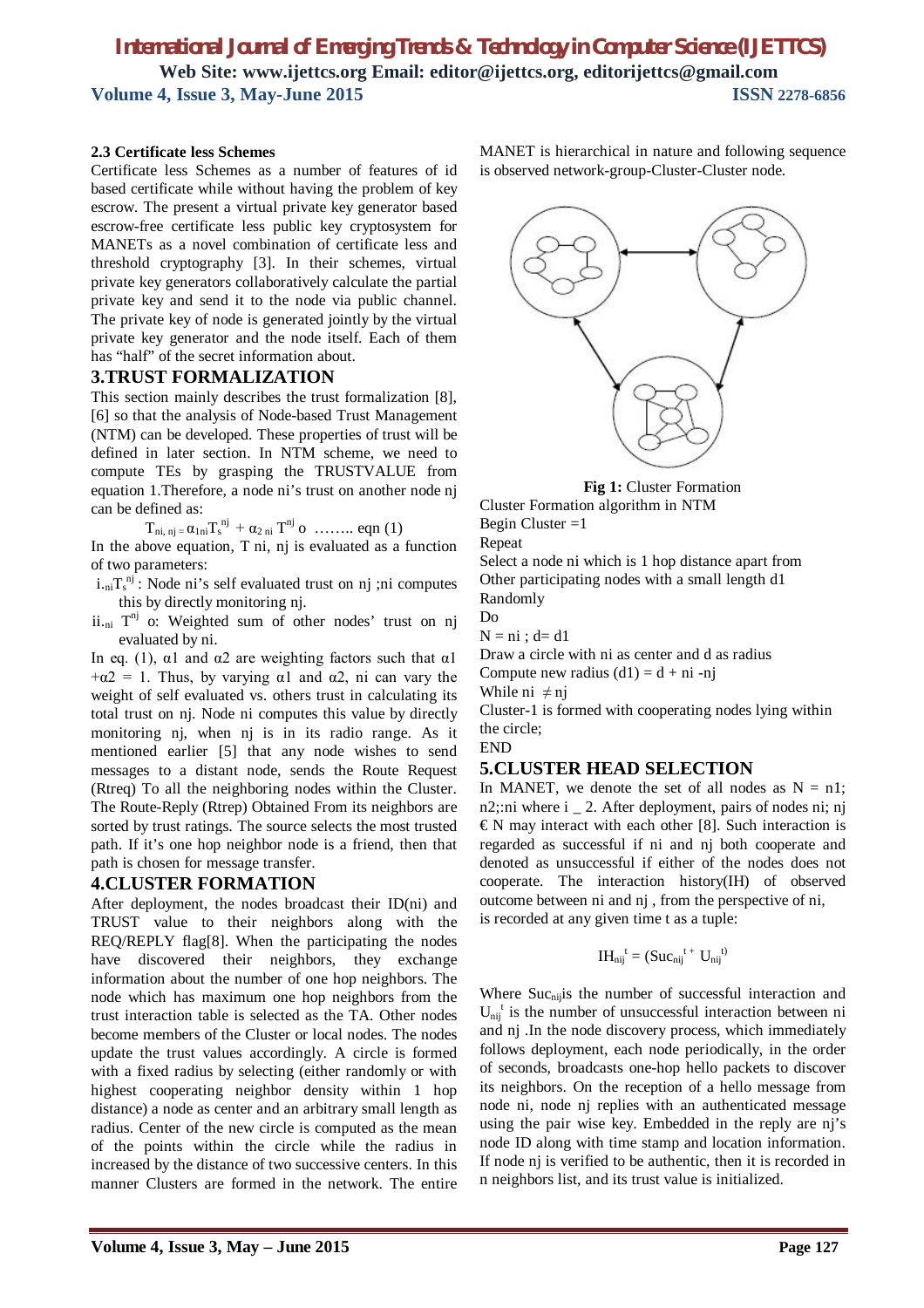# *International Journal of Emerging Trends & Technology in Computer Science (IJETTCS)* **Web Site: www.ijettcs.org Email: editor@ijettcs.org, editorijettcs@gmail.com Volume 4, Issue 3, May-June 2015 ISSN** 2278-6856



**Fig 2:** Cluster Head Selection

Cluster head Selection algorithm in NTM  $T A_{cur} \leq 0$  $T A<sub>prev</sub> < 0$ Time $_{prev} < 0$ Now ()  $\leq$  0  $Time$  — OUT<sub>loop</sub> <  $-3*$  COUNTR From equation (1) TRUST-VALUE can be further Evaluated by equation 5 Interaction history (IH)  $\geq$ 0 While Time<sub>prev</sub> $\leq$  now() or TRUST VALUE (TA<sub>prev</sub>)  $\leq$ 1 = true do TAprev remains as Cluster head end while if TRUST  $-V$  ALUE(TA<sub>prev</sub>) =  $TRUST -V ALUE(TA<sub>cur</sub>)$  and  $IH(TA<sub>prev</sub>) = IH(TA<sub>cur</sub>)$  then both  $TA<sub>prev</sub>$  and  $TA<sub>cur</sub>$  remain as Cluster heads else select new Cluster head(s) end if System Parameter Setup and Individual Self-Certificate Generation

The group members  $P_i$ , for  $i = 1$ : n agree on and publish the following system parameters:

i.p, q Two large primes, such that  $q | (p-1)$ .

ii.g Generator of the cyclic subgroup of order q in  $(Z)^*_{p}$ . iii.  $H(\cdot)$  One-way hash function.

iv.(n, t) Threshold parameter t and total number of group member's n.

**v.**T Threshold cryptosystem secret update period.

### **5.1 Individual Signature Generation**

The individual signatures, is based on a variant of the ElGamal signature scheme proposed by Yen et al[13]. It can be shown that this variant is secure against forgery and more efficient to compute than the original ElGamal digital signature. Each node in the cluster is assigned with a signature which is calculated by an algorithm. Which in turn is verified by the cluster head and a list of the entire trusted nodes is made.

Any subset  $β$  of t or more members can represent the group and sign an arbitrary message m.

Each member Pi, i $\oplus$  selects a random integer ki  $\oplus$  1,q -1) and computes  $r_i = g^{ki} \mod p$ . Each member verifiably encrypts  $K_i$  with its own public key  $PK_i$  using a verifiable encryption scheme to generate  $E_{pki}(k_i)$ . Each member broadcasts its ri and cipher text  $E_{pki}(k_i)$  to all other members. This implies that each member commits to its public value  $r_i$  and provides a knowledge proof of its corresponding discrete logarithm, ki.

### **5.2Individual Signature Verification**

The individual signature of a node fails for message is invalid. Participants are disqualified if their individual signatures are found to be invalid. The remaining honest participants form the set and repeat the individual signature generation.

$$
g^{si}=r_i^{H(M,R,h(y))}\,y_i^L{}_\beta\ mod\ p
$$

### **5.3Group Signature**

A group signature is created after the update of all the nodes in the cluster with a individual signature by the cluster head. There by using this group signature a secure transmission path is established. These group signatures are added with the data when transmitted in the network.

#### **5.4Threshold Signature Generation**

After pj,  $j \in \alpha$  has received and verified t or more individual signatures the group signature on message m can be obtained as (R, S) computed as:

$$
R = \Pi_{i \in \alpha} r_i \text{ mod } p
$$
  

$$
S = \Pi_{i \in \alpha} s_i \text{ mod } q
$$

The function  $h(y)$  is attached to  $(R, S)$  and can be used later to trace the signers who collaborated to generate the threshold signature (R, S) on message m.

Threshold Signature Verification

To verify the validity of the group signature (R,S) for a message m by checking the following equation holds:

$$
g^S = R^{H(m,R,h(y))} \ y_q \ mod \ p
$$

If equation holds, the group signature  $(R, s)$  for message m is valid.

# **6.PERFORMANCE ANALYSIS**

MANETs have various security challenges compared to wired or cellular wireless networks. The Proposed work aims at establishing a secure data transmission communication channel using threshold signature scheme. Threshold multi signature scheme is based on a variant of the ElGamal signature scheme. A secure network is organized into clusters using one hop distance and elects the most qualified and trustworthy node as cluster head. A node has to gather information from its neighboring nodes to establish the trust for itself. Therefore the formation of Clusters based is done on the bases of the trust values among the nodes. It takes time for a node to collect enough data and to identify its neighboring nodes as malicious. From the experiment result about mobility, we found that most of the nodes stay in the same Cluster for few cycles until they reached the trust value of 1. Here an analysis is provided for system with respect to correctness, performance, and security. According to this experiment, our scheme is much lighter than previous threshold signature schemes. Moreover, this threshold scheme is comparable with